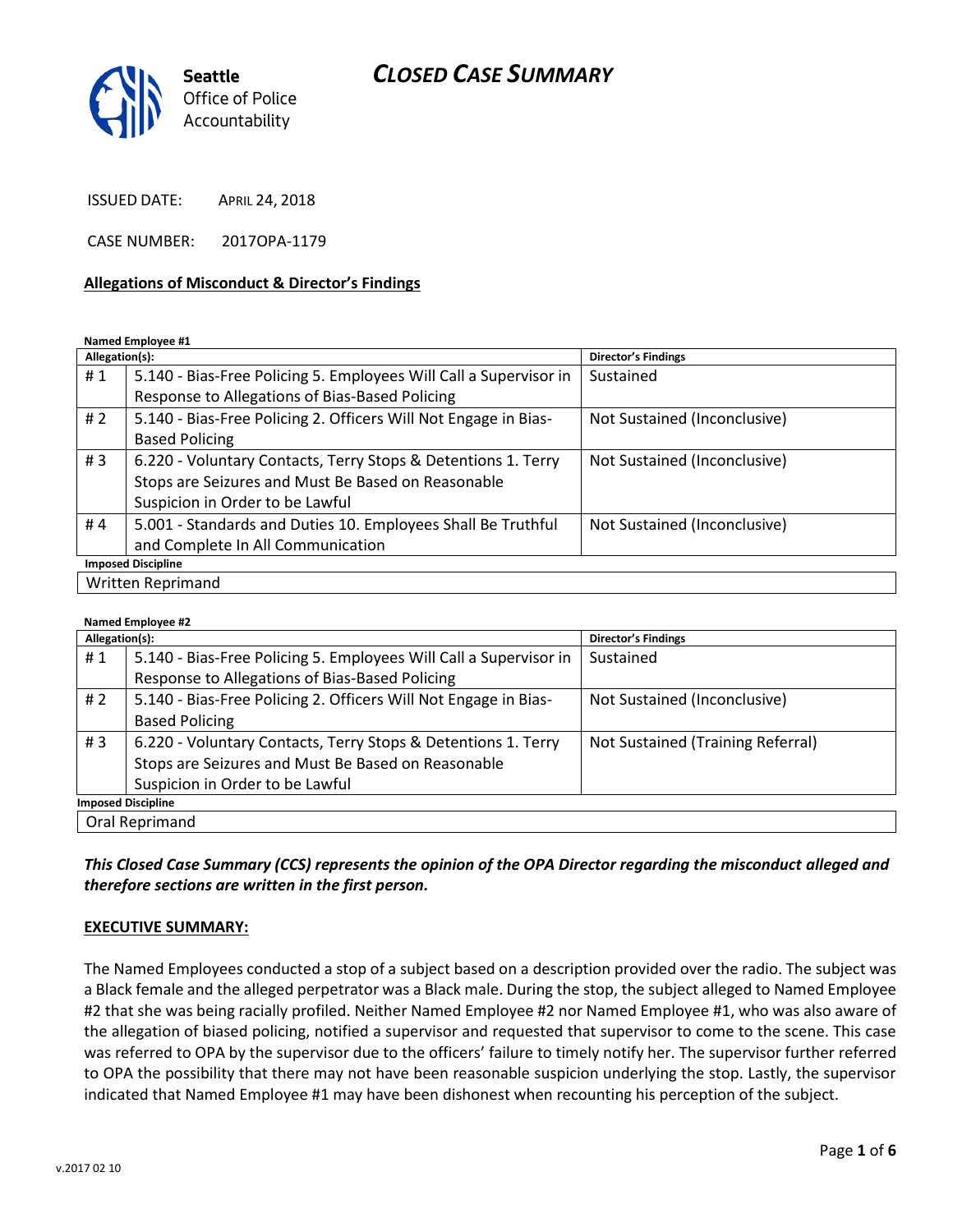

# *CLOSE CASE SUMMARY*

OPA CASE NUMBER: 2017OPA-1179

### **ANALYSIS AND CONCLUSIONS:**

### **Named Employee #1 - Allegation #1** *5.140 - Bias-Free Policing 5. Employees Will Call a Supervisor in Response to Allegations of Bias-Based Policing*

SPD Policy 5.140-POL-5 requires that employees call a supervisor in response to allegations of biased policing. The officers are required to call the supervisor to the scene of the bias complaint and to review the circumstances of the incident and determine an appropriate course of action. (SPD Policy 5.140-POL-5.) The policy further states that: "If officers have completed their business with the person making the allegation, and the supervisor has not yet arrived, the officer will wait at the location for the supervisor to arrive." (*Id*.)

Here, it is undisputed that NE#1 and NE#2 did not contact their supervisor and have their supervisor come to the scene. Moreover, they did not wait at the scene for their supervisor to arrive. Instead, they made the decision to screen the complaint of bias with their supervisor when they returned to the precinct. Once they arrived at the precinct and informed their supervisor, they were told that they had acted contrary to policy and the supervisor directed them to drive her to the scene. They went to the scene together, but the subject had already left and the supervisor was not able to investigate the allegation of bias as required by policy.

NE#1's and NE#2's actions clearly violated policy. Neither of them presented any plausible argument to the contrary or explanation that excused them from compliance. As such, I recommend that this allegation be Sustained as against both of them.

## Recommended Finding: **Sustained**

## **Named Employee #1 - Allegation #2** *5.140 - Bias-Free Policing 2. Officers Will Not Engage in Bias-Based Policing*

During the stop of her conducted by the officers, which was captured by In-Car Video (ICV), the subject alleged biased policing. She stated to the officers that she was the "only Black person that you wanted to search, right?" She repeated that multiple times. She then alleged that she was being racially profiled. NE#2 denied doing so. He then became angry with the subject. They engaged in a further back and forth during which the subject asked why the officers did not approach and search another individual, NE#2 told her that they had a description, and the subject responded: "oh, a Black person?" NE#2 then told her that he was not going to "sit" there and be accused of racially profiling her. As discussed above, he did not notify a supervisor of the subject's allegation of biased policing.

NE#2 told OPA that he contacted the subject based on his belief that she possibly matched the description that had been provided, not because of her race. NE#2 further denied that he engaged in biased policing. NE#1 also stated that the stop of the subject was due to the fact that the officers believed that she matched the description. NE#1, like NE#2, denied that he engaged in biased policing.

SPD policy prohibits biased policing, which it defines as "the different treatment of any person by officers motivated by any characteristic of protected classes under state, federal, and local laws as well other discernible personal characteristics of an individual." (SPD Policy 5.140.) This includes different treatment based on the race of the subject. (*See id*.)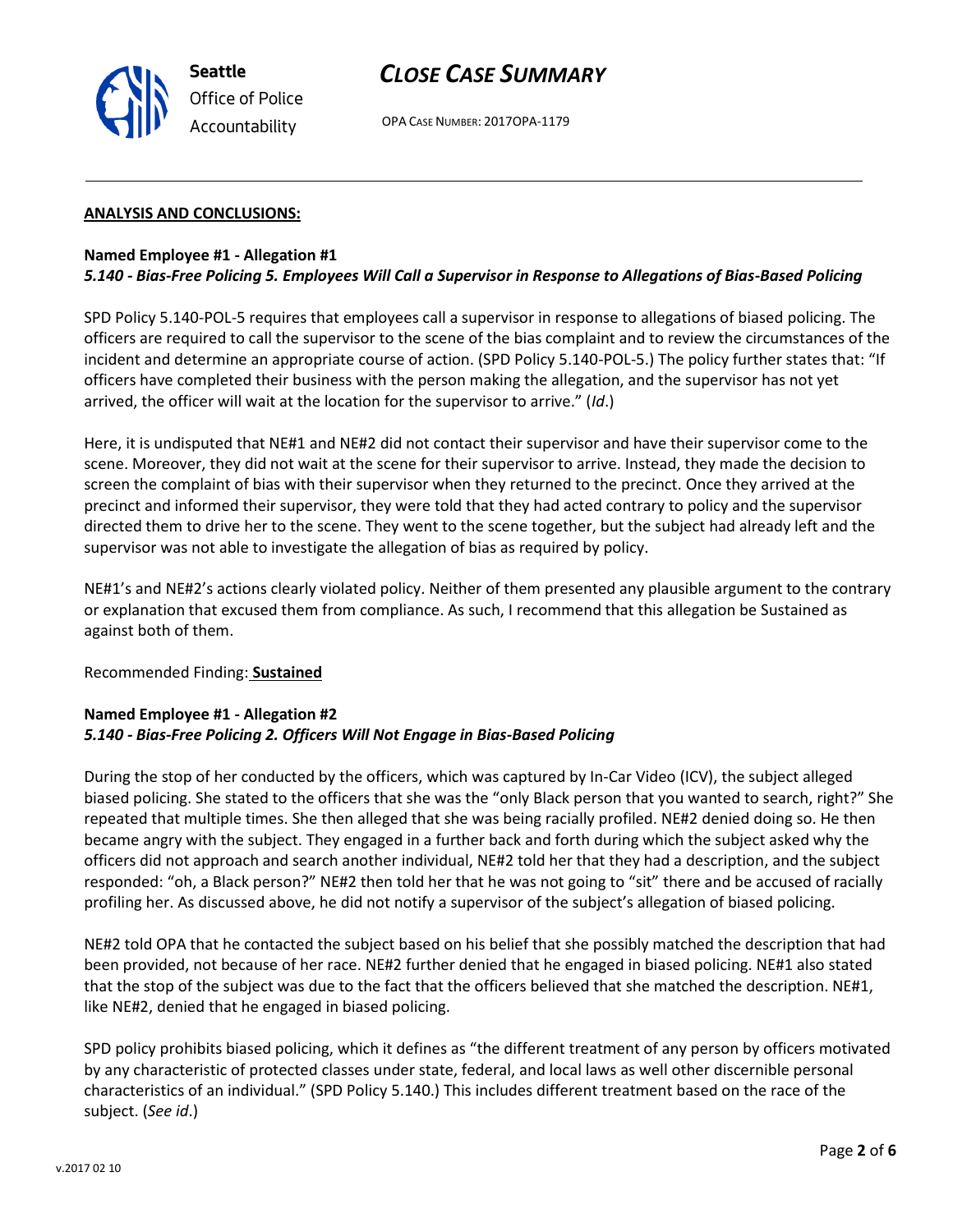

OPA CASE NUMBER: 2017OPA-1179

As explained more fully below, there is insufficient evidence for me to determine how the subject appeared or presented as on the date in question and, as such, whether she matched the general description provided to the officers. If she did not and the officers indiscriminately stopped a Black woman who did not plausibly match the description of the suspect, this could constitute biased policing. However, I am unable to conclusively make this determination. Given this, I recommend that this allegation be Not Sustained – Inconclusive as against both NE#1 and NE#2.

Recommended Finding: **Not Sustained (Inconclusive)**

## **Named Employee #1 - Allegation #3**

**Seattle**

*Office of Police Accountability*

## *6.220 - Voluntary Contacts, Terry Stops & Detentions 1. Terry Stops are Seizures and Must Be Based on Reasonable Suspicion in Order to be Lawful*

SPD Policy 6.220-POL-1 stands for the proposition that Terry stops are seizures of an individual and, as such, must be based on reasonable suspicion in order to be lawful. SPD Policy defines a Terry stop as: "A brief, minimally invasive seizure of a suspect based upon articulable reasonable suspicion in order to investigate possible criminal activity." (SPD Policy 6.220-POL-2(b).) SPD Policy further defines reasonable suspicion as: "Specific, objective, articulable facts, which, taken together with rational inferences, would create a well-founded suspicion that there is a substantial possibility that a subject has engaged, is engaging or is about to engage in criminal conduct." (*Id*.) Whether a Terry stop is reasonable is determined by looking at "the totality of the circumstances, the officer's training and experience, and what the officer knew before the stop." (*Id*.) While "[i]nformation learned during the stop can lead to additional reasonable suspicion or probable cause that a crime has occurred, it "cannot provide the justification for the original stop." (*Id*.) Lastly, officers are required to inform the detainee of the reason for the detention as early on in the contact as safety permits. (SPD Policy 6.220-POL-5.)

At his OPA interview, NE#2 stated that he was conducting an area search for a suspect who was suspected of committing a burglary. The suspect was described as a Black male, in his thirties, wearing blue jeans and a blue jacket, and possessing a backpack. NE#2 viewed an individual sitting in the near vicinity of where the crime had occurred who he believed matched the description of the subject. NE#2 reported that the subject was wearing clothing similar to that described. He indicated that this individual appeared "androgynous." When asked to describe what he meant by androgynous, NE#2 stated the following:

> So it's, so in appearance they look, they look male and female. So it could be, so I guess those names would, they, they were dressed, they had the ex—almost the exact same dressing but it was, it was like, you know, just shorter hair, could've been mistaken for a male. So it was a-I, I, I could see me being close up and just staring at this person that, okay, this person could, this person's most likely a female, but driving by, it could, it could be a male or a female. I mean as I was driving by I was like, that person could be male or female but...

NE#2 asserted that he believed it was possible that the subject could have been mistaken for a male when the description was initially provided.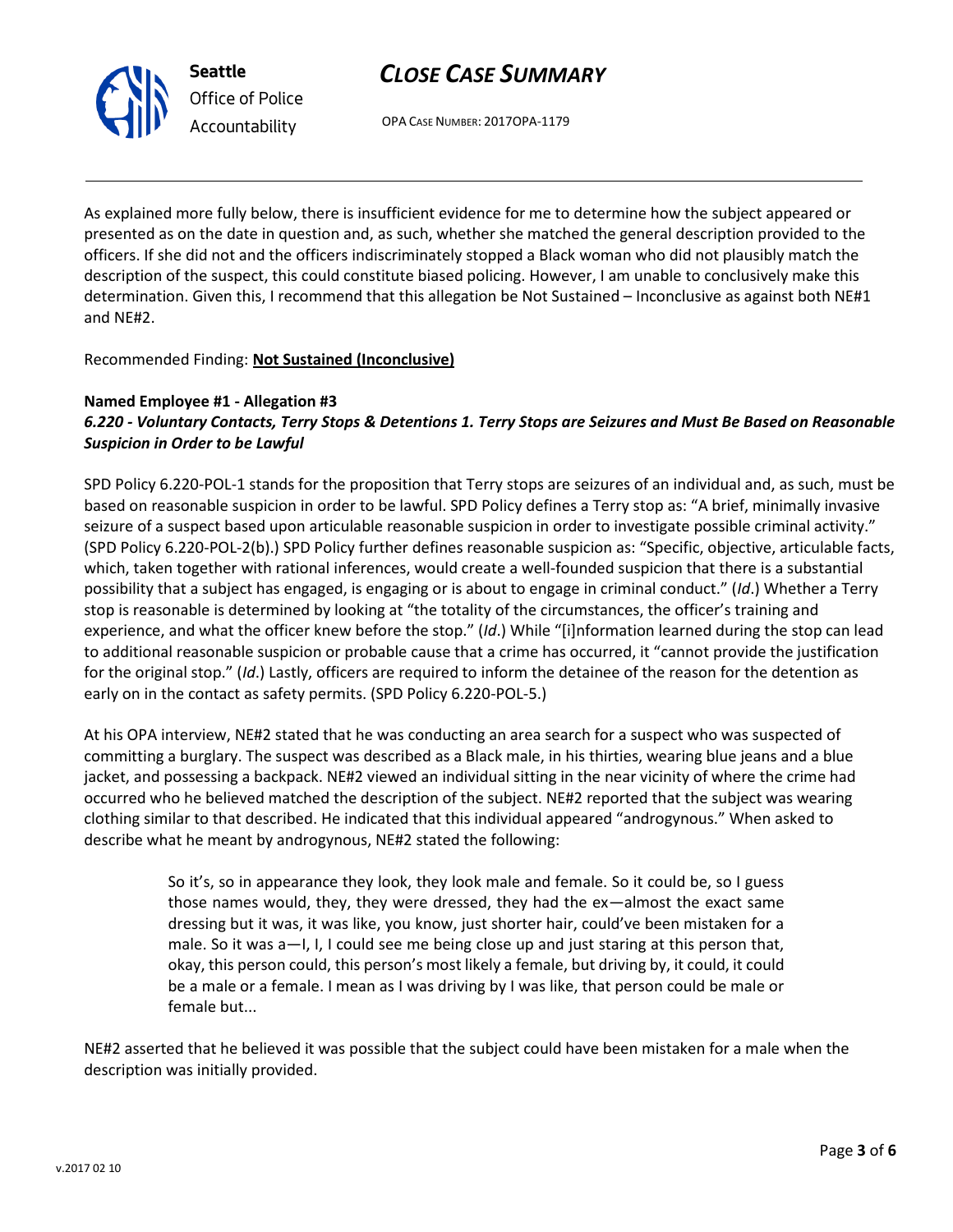



OPA CASE NUMBER: 2017OPA-1179

NE#1 told OPA that he was with NE#2 when they spotted the subject, who he believed "matched the description." He further explained that while the description provided was of a Black male wearing a blue jacket and blue jeans and possessing a backpack, he stated that his "perception was that this individual was a female who either identified as a male or had the outwards appearance of a male." NE#1 stated that the subject not only had a backpack, but also had a white shopping bag. This was part of the description that had been conveyed. NE#1 noted that the description was general and he asserted that, in his best judgment, the subject largely matched that description.

I note that, while the audio of the interaction between the officers and the subject was captured by ICV, the incident occurred outside of the view of the camera. As such, there was no video and, aside from the officers' accounts, I do not have any evidence as to how the subject appeared or presented on the date in question. As such, I cannot determine whether the subject did or did not present as male and potentially match the description that had been provided. This is the determinative question here and, as I cannot conclusively answer it, I further cannot determine whether the Terry stop in this case was consistent with policy and law.

As such, I recommend that this allegation be Not Sustained – Inconclusive against NE#1.

Recommended Finding: **Not Sustained (Inconclusive)**

## **Named Employee #1 - Allegation #4**

## *5.001 - Standards and Duties 10. Employees Shall Be Truthful and Complete In All Communication*

In the complaint she submitted to OPA, the Complainant recounted that she discussed with the Named Employees the stop of the subject and her concerns regarding their conduct. She wrote that NE#1: "initially told me that he did not know the suspect was a female until he spoke to her and heard her voice. I asked if the suspect was transgender and he said she was not." The Complainant then reviewed the ICV of the incident and realized that NE#1's statement to her was inaccurate. Specifically, she wrote the following: "I also learned that [NE#1] had told [a witness officer] that the subject they wanted to stop was a female and not a male prior to initiating contact with her. He mentions whether or not they want to 'open up this can of worms.' This contradicted what he told me earlier about not knowing the subject was female until after he spoke to her."

At her OPA interview, the Complainant indicated that she was "shocked" by NE#1's inaccuracy. When asked whether she believed that NE#1 was deliberately dishonest, the Complainant responded: "It's kind of hard for me to say exactly why he said that. I, I will just say, you'd have to ask him because it didn't add up to me. He told me one thing very clearly, and later, when I found out it was not true I was somewhat disappointed."

NE#2 told OPA that he discussed with NE#1 his belief that the subject matched the description and NE#2 said: "hey, I'll just go talk to her." This provides support for the fact that NE#1 was aware that the subject was female before the decision to effectuate the stop was made.

OPA also interviewed a Witness Officer who was involved in this incident. The Witness Officer agreed that his ICV reflected that NE#1 told him that his perception was that the subject was female prior to the stop. The Witness Officer indicated that he did not know what NE#1 was thinking when he decided to go forward with the Terry stop given that fact.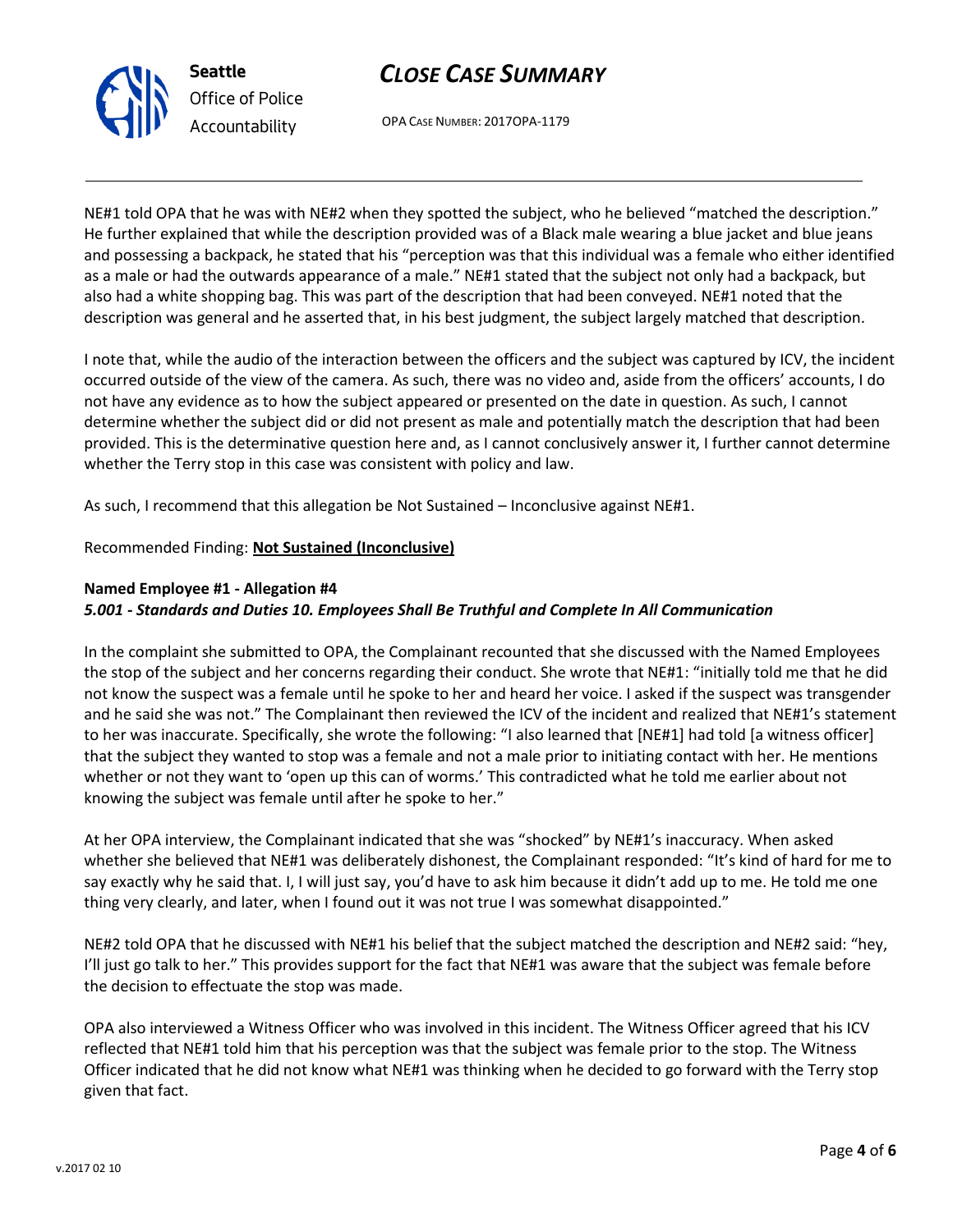

# *CLOSE CASE SUMMARY*

OPA CASE NUMBER: 2017OPA-1179

NE#1 was questioned by OPA concerning his perception of the subject's gender and, specifically, what he told the Complainant. NE#1 stated:

> Yeah. I explained to her exactly what I just explained to you. In that this person appeared to be a fema—or in my perception was a female who either was transgender or identified as a male or simply had the outwards appearance of a male. After we contacted her it became clear by her vocals, to me anyway, that it was indeed a female who just simply had the outwards appearance of a male.

This description of the conversation provided by NE#1 is contrary to that conveyed by the Complainant. Specifically, the Complainant explicitly stated that NE#1 never told her that he believed that the subject was transgender, even when he was directly asked that question. NE#1 further told OPA that he used "she" when referring to the subject during his conversation with the Witness Officer, because he "was using a pronoun" that he "believed was true" at the time. NE#1 asserted that he was truthful in his communications with the Complainant.

SPD Policy 5.001-POL-10 requires that Department employees be truthful and complete in all communications. While NE#1 was certainly inaccurate and incomplete in his communications with the Complainant, this allegation should only be sustained if it can be proved that NE#1 was deliberately and materially dishonest.

I am troubled by the inconsistencies between NE#1's accounts as captured on ICV, as conveyed by the Complainant, and as articulated by him at his OPA interview. For example, while NE#1 told OPA that he indicated to the Complainant that the subject could have been "transgender," this was expressly contrary to what the Complainant reported. Moreover, the Complainant stated that NE#1 initially told her that he did not know that the subject was female until he heard her voice, but NE#1's OPA interview and the ICV of the incident indicated otherwise. These were clearly material facts. Had NE#1 conclusively known the subject to have been female, it would have undermined if not possibly eliminated his reasonable suspicion for the stop. As such, he had a motive to assert this fact, potentially falsely, to his supervisor. Based on her interview and the OPA complaint that she submitted, the Complainant was clearly concerned that these inconsistencies arose to the level of dishonesty and I share her concern.

Ultimately, the question of whether NE#1 was dishonest is a close one. To so find, I must apply a higher quantum of evidence than is required for any other allegation of misconduct. Even with my substantial concerns regarding NE#1's honesty in this matter, I do not believe that I can meet the evidentiary burden required. Instead, I give NE#1 the benefit of the doubt in this instance and I conclude, as he contends, that this was an innocent error and no dishonesty was at play. That being said, I counsel NE#1 to be careful to not find himself in a similar situation in the future as such a case may have a different result.

For these reasons, I recommend that this allegation be Not Sustained – Inconclusive.

Recommended Finding: **Not Sustained (Inconclusive)**